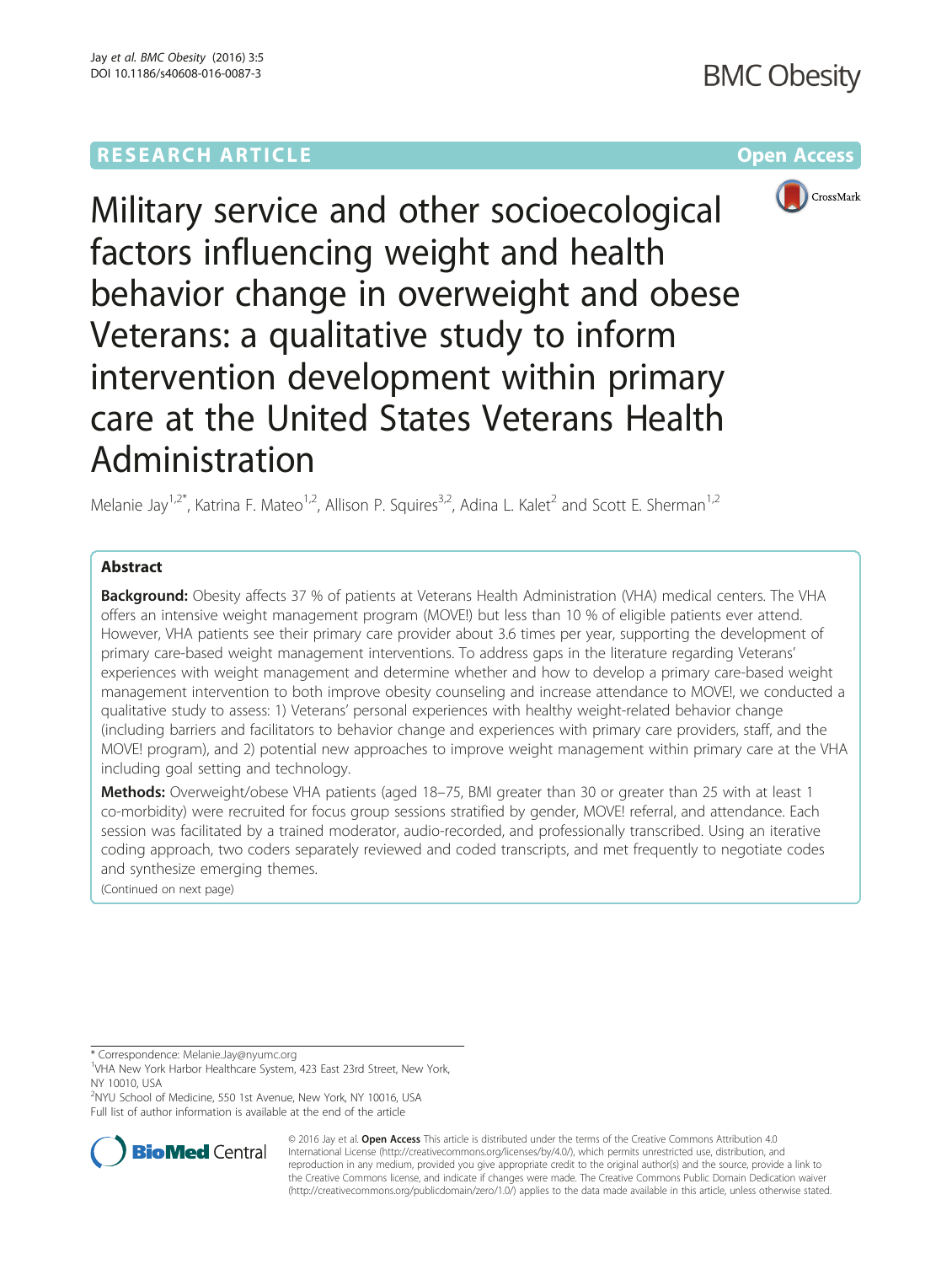#### (Continued from previous page)

**Results:** Of 161 eligible patients, 54 attended one of 6 focus groups (2 female, 4 male, 9–11 participants per session): 63 % were male, 46 % identified as African-American, 32 % White/Caucasian, 74 % were college-educated or higher, and 61 % reported having attended MOVE!. We identified two major themes: Impact of Military Service and Promotion and Sustainability of Healthy Behaviors. After service in a highly structured military environment, Veterans had difficulty maintaining weight on their own. They perceived physical activity as having more impact than diet, but chronic pain was a barrier. We identified individual/interpersonal-, community/environment-, and healthcare system-related factors affecting healthy behaviors. We also received input about Veteran's preferences and experiences with technology and setting health goals.

Conclusions: Unique factors influence weight management in Veterans. Findings will inform development of a technology-assisted weight management intervention with tailored counseling and goal-setting within primary care at the VHA.

Keywords: Obesity, Primary care, Veterans, Weight management, Focus groups, Qualitative

## Background

The United States Preventive Services Task Force recommends that all patients be screened for obesity and offered intensive lifestyle counseling [[1](#page-11-0)] since this can lead to modest weight loss and decreased risk of chronic disease [[2, 3\]](#page-11-0). The prevalence of obesity is 37.4 % in Veteran patients seen at Veterans Health Administration (VHA) medical centers [\[4](#page-11-0)] (compared to 34.9 % of the general population [\[5](#page-11-0)]), and obesity increases the risk of developing chronic disease [\[6](#page-11-0)]. While current VHA resources to address obesity are evidence-based, systematically implemented, and exceed national norms, they still do not adequately address the obesity epidemic in Veterans.

The VHA, the only national single-payer healthcare system in the United States, has over 1700 sites of care and serves close to 9 million Veterans each year [[7\]](#page-11-0). It provides both primary and specialty care within both inpatient and outpatient settings. To combat the challenges of obesity in this population, the VHA requires that Veterans seen within primary care are screened for obesity [[6\]](#page-11-0) and that overweight and obese patients are offered intensive treatment through the MOVE! program [[8\]](#page-11-0), which is available at all VHA medical centers [\[9](#page-11-0)]. Rates of screening and referral to MOVE! and/or offering other treatment options are 94 % due to the use of clinical reminders in the electronic health record [\[10](#page-11-0)]. The MOVE! program follows evidence-based obesity treatment guidelines and has a comprehensive, multidisciplinary approach to weight management with group or individual meetings involving discussion, activities, and short lessons to promote lifestyle behavior change. In addition to these in-person options, the program also has options for self-management support via telephone (e.g., TeleMOVE!) [[11](#page-11-0), [12](#page-11-0)]. Despite the comprehensiveness of the program, only approximately 19 % of MOVE! participants achieve 5 % weight loss [\[10](#page-11-0), [12\]](#page-11-0). While this outcome compares favorably to a systematic review and meta-analysis of 68 studies showing that the number

needed to treat (NNT) was 5 for 5 % weight loss for behavioral and behavioral plus pharmacologic weight management treatments [\[13\]](#page-11-0), less than 10 % of eligible patients ever attend one MOVE! session [[14, 15\]](#page-11-0). Potential reasons for poor attendance include barriers related to time, travel and motivation [[14](#page-11-0), [16](#page-11-0), [17](#page-11-0)]. In addition to lifestyle/behavioral weight management through the MOVE! program, VHA medical centers offer related services such as cognitive behavioral therapy, treatment of disordered eating, diabetes prevention programs, weight maintenance, pharmacotherapy and bariatric surgery depending on location.

The primary care visit is an important time to engage patients in weight management counseling and treatment, and Veterans in the VHA system see a primary care provider 3.6 times per year on average [\[18\]](#page-11-0). Primary care at VHA medical centers is organized into multidisciplinary teams, called Patient Aligned Care Teams (PACT), to promote a whole person, team-based approach to care [\[19](#page-11-0)]. Every patient is assigned to a "teamlet" consisting of a primary care provider, a registered nurse care manager (with a bachelor's or associate's degree), a licensed practical nurse (with a practical nursing certificate), and a clerical assistant. These teamlets work within the larger multidisciplinary team (that includes dietitians, mental health providers, sub-specialists, and healthcare professionals) to coordinate Veterans' medical, behavioral, and psychosocial health needs.

Even though VHA physicians' and other providers' weight management counseling is associated with positive behavioral and weight loss outcomes [[6, 20](#page-11-0)], data from other settings suggests that providers frequently fail to diagnose and counsel obese patients to lose weight [\[21](#page-11-0), [22](#page-11-0)]. Identified reasons include poor counseling competency [\[23](#page-11-0)], competing demands for time during the medical visit [[24\]](#page-11-0), and perceived lack of dietary self-control by the patient [\[25](#page-12-0)]. VHA providers potentially provide inadequate counseling as well. Only 51 %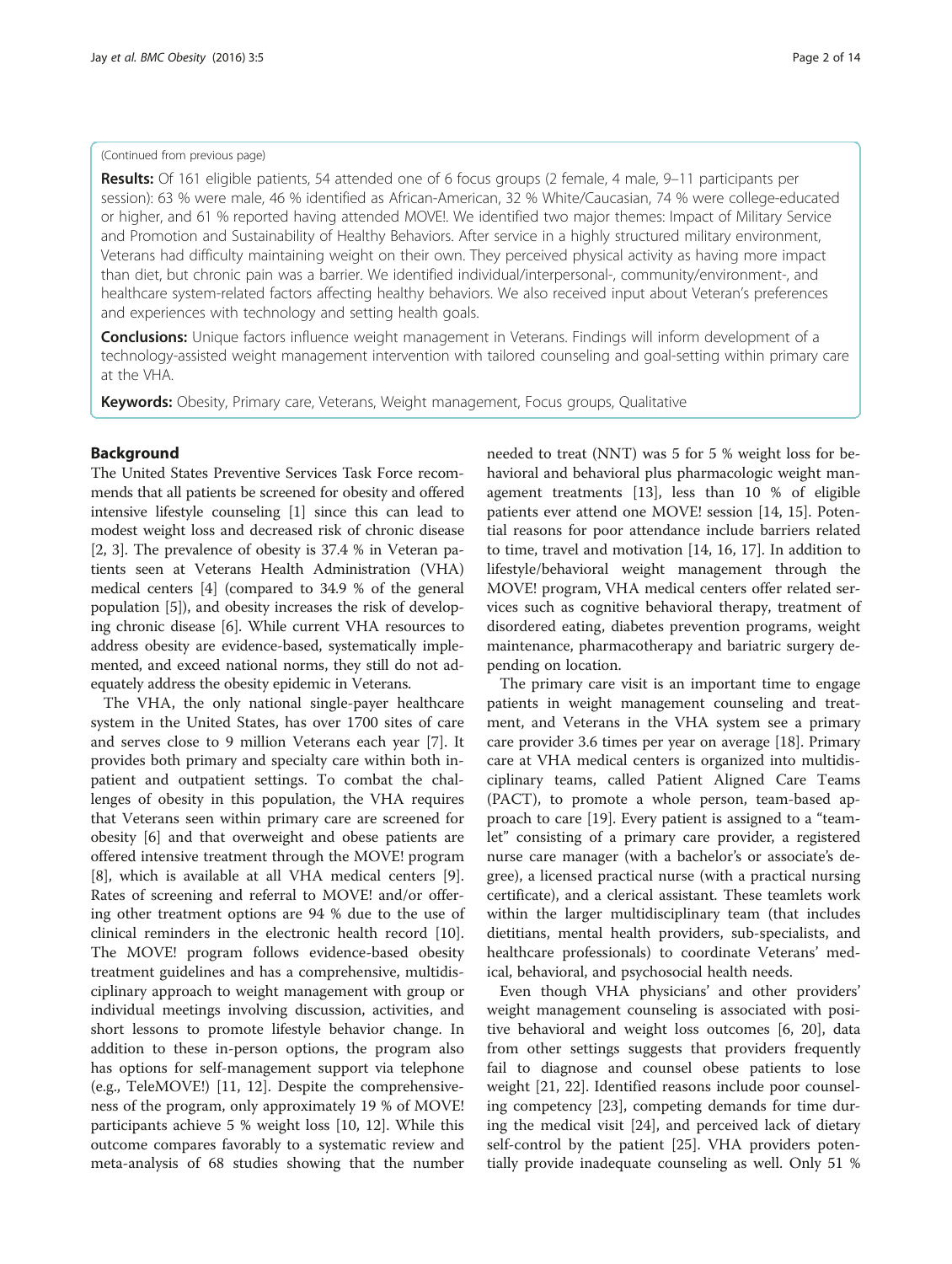of obese Veterans have said that they received professional advice to lose weight [[26](#page-12-0)]. This may contribute to low attendance to MOVE!. Thus, effective primary carebased interventions are needed to improve identification and behavioral counseling of obese patients by teamlets to potentially increase MOVE! attendance and provide adequate treatment options for patients who do not wish to participate in intensive programs.

Incorporating goal setting and behavior change technologies into interventions for weight management is supported by the literature, and their potential use in primary care needs to be further explored. Effective weight loss interventions should include the patients' perspectives, and having them set individualized goals is a strategy supported by many behavior change theories including the Theory of Planned Behavior [\[27](#page-12-0)]. A recent systematic review of goal setting for lifestyle behavior change in primary care showed that goal setting is effective in promoting diet and physical activity changes and is associated with weight loss [\[28](#page-12-0)–[30\]](#page-12-0). Also, preliminary data from a recent clinical trial using incremental goals to facilitate weight loss demonstrated weight loss 12 weeks post-intervention (−3.8+/−3.6 kg; p = .002) [[31](#page-12-0)–[33](#page-12-0)]. Another systematic review showed that technology-assisted interventions combined with counseling promoted weight loss in primary care settings [[34\]](#page-12-0). Thus, interventions using technology-assisted goal setting have the potential to overcome barriers and facilitate weight management counseling by teamlets. Little is known, however, about Veterans' experiences with technology and how technology could improve delivery of lifestyle-based weight management services and obesity counseling within primary care at the VHA.

Prior to developing primary care-based weight management interventions at the VHA, we need to understand Veterans' weight management-related barriers and facilitators, as well as their experiences with weight management counseling within the primary care setting. Unfortunately, few studies have qualitatively examined these issues in Veterans. One study conducted in 2005 found that patients were less likely than primary care providers to perceive that talking to providers about their weight would be helpful and felt that providers blame them for having excess weight [\[25\]](#page-12-0). However, this study occurred prior to MOVE! and PACT multidisciplinary team implementation, highlighting the need for more recent and in-depth qualitative data.

In order to address gaps in the literature regarding Veterans' experiences with weight management and to determine whether and how to develop a primary carebased weight management intervention to both improve obesity counseling and increase attendance to MOVE!, we conducted a qualitative study using focus groups comprised of urban-dwelling Veterans. We aimed to assess: 1) Veterans' personal experiences with healthy weight –related behavior change (including barriers and facilitators to behavior change and experiences with primary care providers, staff, and the MOVE! program), and 2) potential new approaches to improve weight management within primary care at the VHA including goal setting and technology.

## Methods

We conducted an exploratory qualitative study using focus groups with Veteran patients to closely examine how Veterans communicate their weight management experiences, how they both perceive and receive delivery of obesity counseling and weight management care at the VHA, and what factors impact Veterans' attitudes and behaviors toward that care. We wanted to explore their attitudes and experiences with regards to goal setting, technology, and the MOVE! program. All research procedures were approved by the Institutional Review Board at the VHA New York Harbor Healthcare System, Manhattan campus.

#### Recruitment

Figure [1](#page-3-0) summarizes the flowchart of participant recruitment and assignment to focus groups. We identified an initial group of patients from electronic lists compiled by a VHA clinical application coordinator unaffiliated with the study, who extracted patient information based on inclusion criteria. We aimed to recruit patients at the Manhattan VHA medical center for 4–8 focus groups, stopping recruitment once data saturation was achieved [[35\]](#page-12-0). We included Veterans between ages 18 and 75 years old, with a primary care clinic visit within the past 2 years, and a body mass index (BMI) of  $\geq 30$  (obese), or BMI ≥25 and <30 (overweight) with at least one comorbidity (hypertension, high cholesterol, type II diabetes, sleep apnea, osteoarthritis, metabolic syndrome). We excluded patients having conditions that interfere with participation in focus groups and/or lifestyle weight management programs. These included (based on ICD 9 codes): organic psychotic condition (e.g., dementia, schizophrenia, major depression, bipolar disorder), psychoactive substance dependence (e.g., alcohol, cocaine, cannabis), chronic rheumatic heart disease, other diseases of endocardium, cardiac dysrhythmia, late effects of cerebral vascular disease, and other cerebral degeneration (e.g., Parkinson's, mild cognitive impairment). Lists were further filtered to include only patients that reside in New York, New Jersey, or Connecticut for ease of travel.

Recruitment letters were then sent out to a random sample of these patients describing the study, inviting them to contact the research team to participate, and informing them that the research team may call by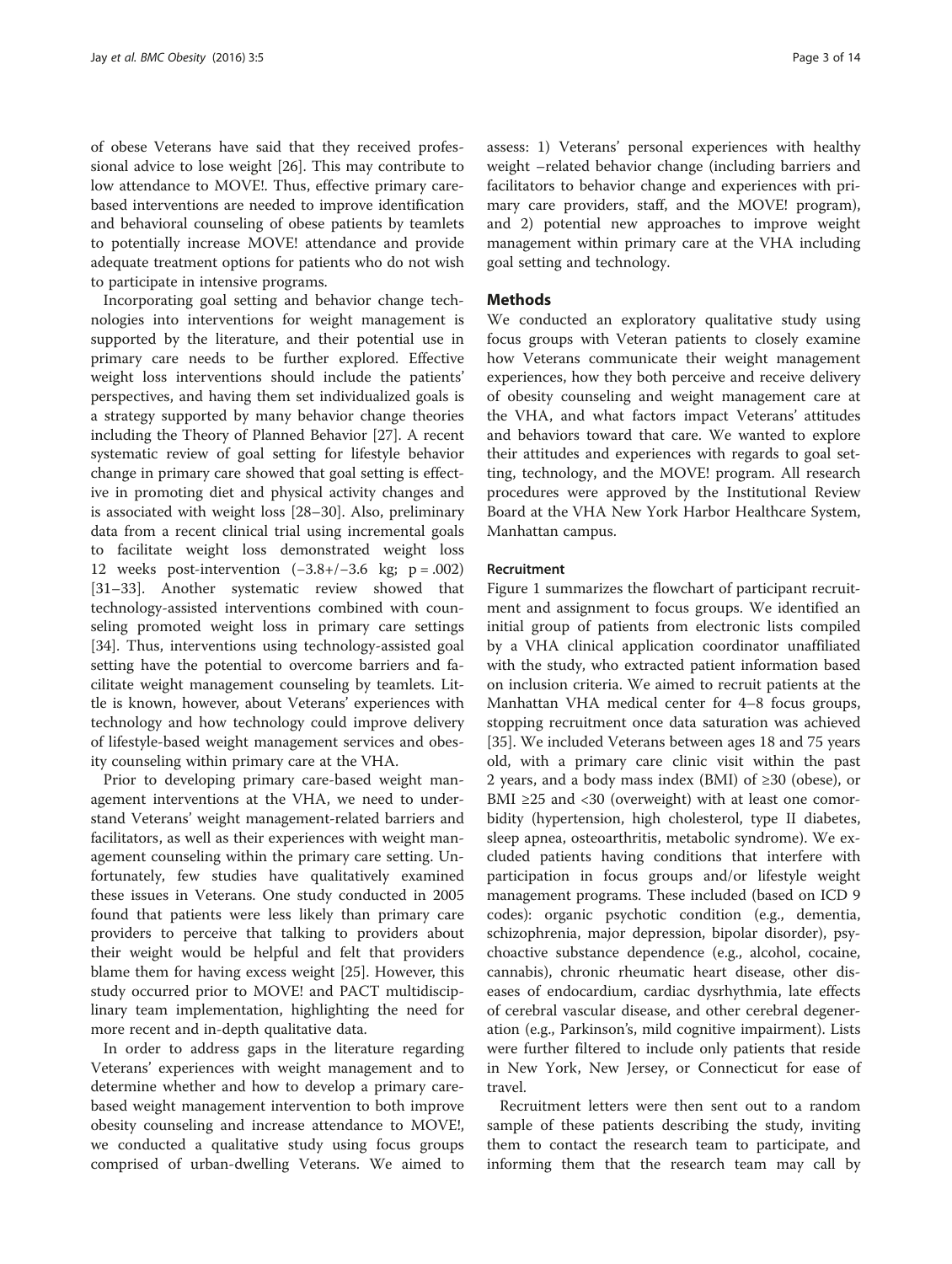<span id="page-3-0"></span>

telephone to recruit. We oversampled female patients because female Veterans only represent approximately 6 % of VHA healthcare users [\[36](#page-12-0)], and we wanted to have at least 2 focus groups of only women to get an accurate representation of their views, as well as explore differences between male and female participants. Approximately 20 % of patients who were sent letters either initiated contact or were randomly contacted by the research team (lists of patients were assigned random numbers using a randomized number generator and called in order). Patients were screened by telephone to confirm eligibility requirements and assess basic reading, hearing, and mental capacity to participate in focus groups. For example, we asked patients if they were able to read and understand health forms in English with/ without assistance, if they had difficulty hearing or wore

a hearing aid, if they had trouble hearing/understanding when several people are speaking in a group, and assessed ease of understanding and communication throughout the recruitment call. Eligible patients were then invited to participate in one of six scheduled focus groups stratified by gender (self-identified as "male" or "female"). As obesity is a stigmatized condition [[37](#page-12-0)], we anticipated that participants would be more comfortable in gender-specific groups [[38](#page-12-0)]. We also attempted to stratify participants by referral/attendance to the MOVE! program according to their electronic medical record.

## Focus group procedures

The investigators developed a semi-structured focus group interview guide for use in Veterans that was informed by the Theory of Planned Behavior [[27\]](#page-12-0) and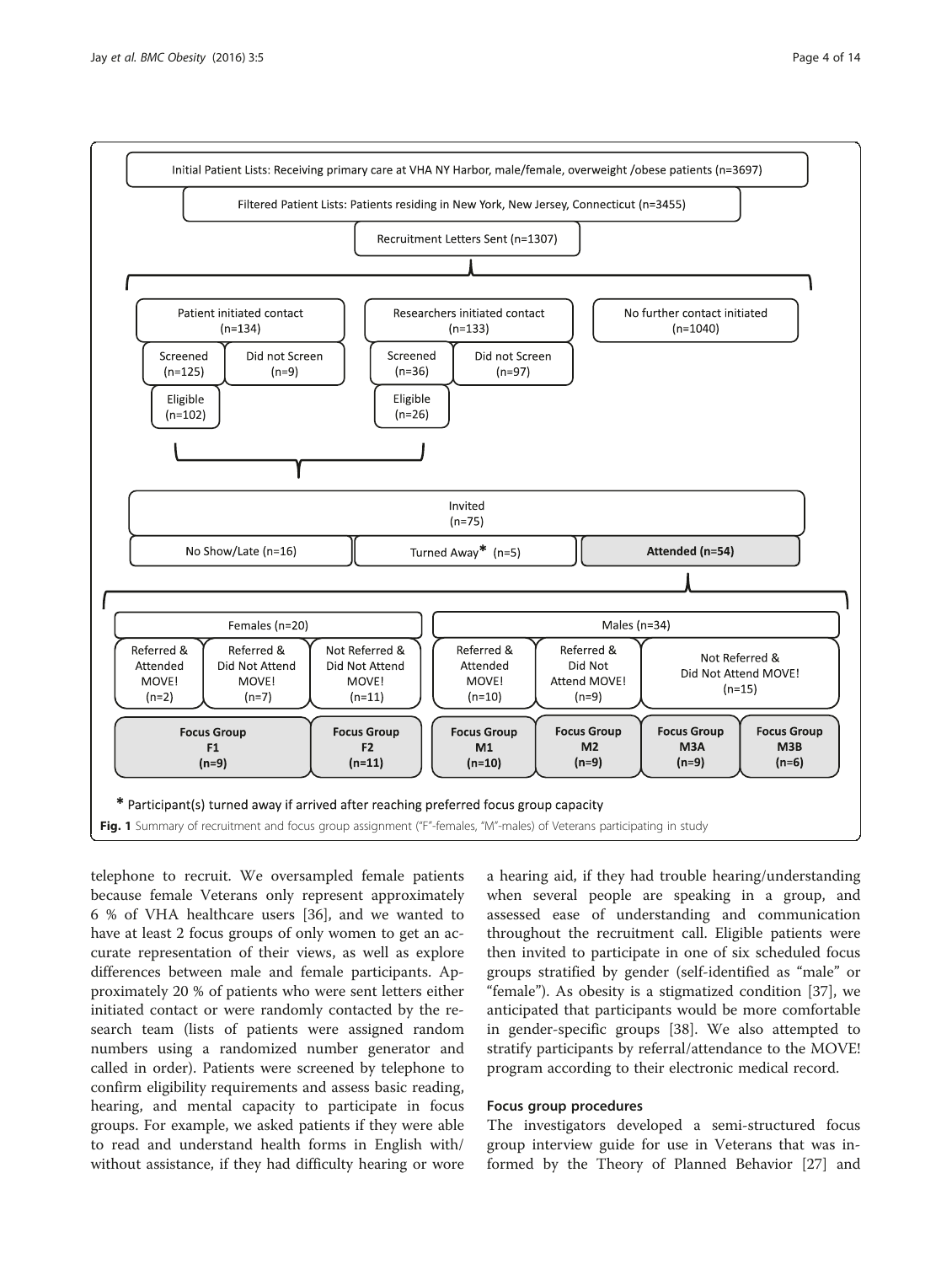adapted from a version used previously in a separate study of non-VHA Latina primary care patients [\[39](#page-12-0)], with additional input from primary care providers and MOVE! staff at the VHA. This guide included openended questions to explore the seven domains listed in Table 1.

Focus groups took place in a private conference room at the Manhattan VHA medical center. At first, we invited 10–12 participants per focus group with the expectation that 6–9 would show up. However, attendance rates were higher than expected in the first 3 sessions, which led us to limit the remaining focus group sessions to 9 to maximize both comfort in a small room and participation by all individuals. Spaces were filled on a first come, first serve basis, and if participants completed the session or were turned away before the start of the session, we gave them a \$40 cash voucher as compensation for their time. Participants who did not attend or arrived after the focus group session started were not compensated. For each focus group session, we obtained written informed consent to participate and be audio-recorded. Participants then completed a 17-item pre-focus group questionnaire to collect demographic data and obtain information about their weight-loss goals and activities, including participation in the MOVE! program. Each focus group lasted approximately one hour and was led by a trained moderator. Two additional research team members took extensive field notes during each of the focus groups.

#### Data analysis

Audio-recordings of each session were transcribed by a professional transcription company. Research team members reviewed transcripts to correct transcription errors and de-identify content. Transcripts were then analyzed using a directed content analysis approach [\[40](#page-12-0)].

An initial codebook was developed based on focus group session recollection and field notes. A primary coder first segmented each transcript (where boundaries were mainly determined by individual participant utterances in response to a facilitator question or probe), and with a secondary coder, they both separately reviewed segmented transcripts assigning several codes (up to 7) to each segment. They met frequently to compare coded segments, keeping similar codes and negotiating appropriateness of differing codes (segment codes usually differed by 1–3 codes). They iteratively modified the codebook as analysis proceeded, and new codes emerged until consensus was achieved. The final coded transcripts were imported into NVivo 8 software [\[41](#page-12-0)] to assist with data analysis. We used research team discussions, transcript highlights, and field notes to help synthesize themes and define categories. To explore potential differences between groups, we compared code frequency graphs. Emergent themes and related factors were further synthesized and defined, with representative quotes selectively chosen from the transcripts to illustrate themes and categories.

### Results

#### Participant characteristics

We screened 161 patients for eligibility, 75 were invited/ scheduled to attend, and 54 attended one of six focus groups (see Fig. [1\)](#page-3-0). Table [2](#page-5-0) provides a summary of selfreported participant characteristics. The mean age of the participants overall was 58 years (range 27–79), and was lower in the female groups. Participants were predominantly male (63 %), African-American (46 %), completed college or graduate school (74 %), and reported having attended MOVE! (61 %). However, although we attempted to stratify focus groups by MOVE! referral and attendance, the VHA electronic medical record did

Table 1 Focus group interview quide domains and example questions/probes

| Domain                                                                                  | Sample questions                                                                                                                                |
|-----------------------------------------------------------------------------------------|-------------------------------------------------------------------------------------------------------------------------------------------------|
| Perceived health risks of obesity                                                       | Why do you think health providers (doctors, nurses) advise Veterans like yourselves to<br>lose weight?                                          |
| Causes of overweight; Barriers to achieving a healthy lifestyle                         | Why do Veterans like yourselves tend to be overweight?                                                                                          |
|                                                                                         | (Probes: stress, finances, reasons for poor choices)                                                                                            |
| Weight loss attempts                                                                    | Have you ever tried to lose weight? How?                                                                                                        |
| Perceptions of obesity care within VHA primary care                                     | Who at the VHA has discussed your weight with you?                                                                                              |
|                                                                                         | Who at the VHA should help overweight and obese patients to lose weight?                                                                        |
|                                                                                         | How can we better help people to lose weight at the VHA?                                                                                        |
| Experiences/perceptions of the MOVE! program                                            | Tell me about your experiences with the MOVE! program.                                                                                          |
| Experiences /perceptions of goal setting                                                | If we talk about goals, what comes to mind?                                                                                                     |
|                                                                                         | What kinds of plans or goals could you make that would help you lose weight?                                                                    |
| Experiences/perceptions using technology to assist with<br>healthy lifestyle management | Describe how these devices [smart phones, laptop/desktop computers, tablets,<br>self-monitoring devices] could help you to improve your health. |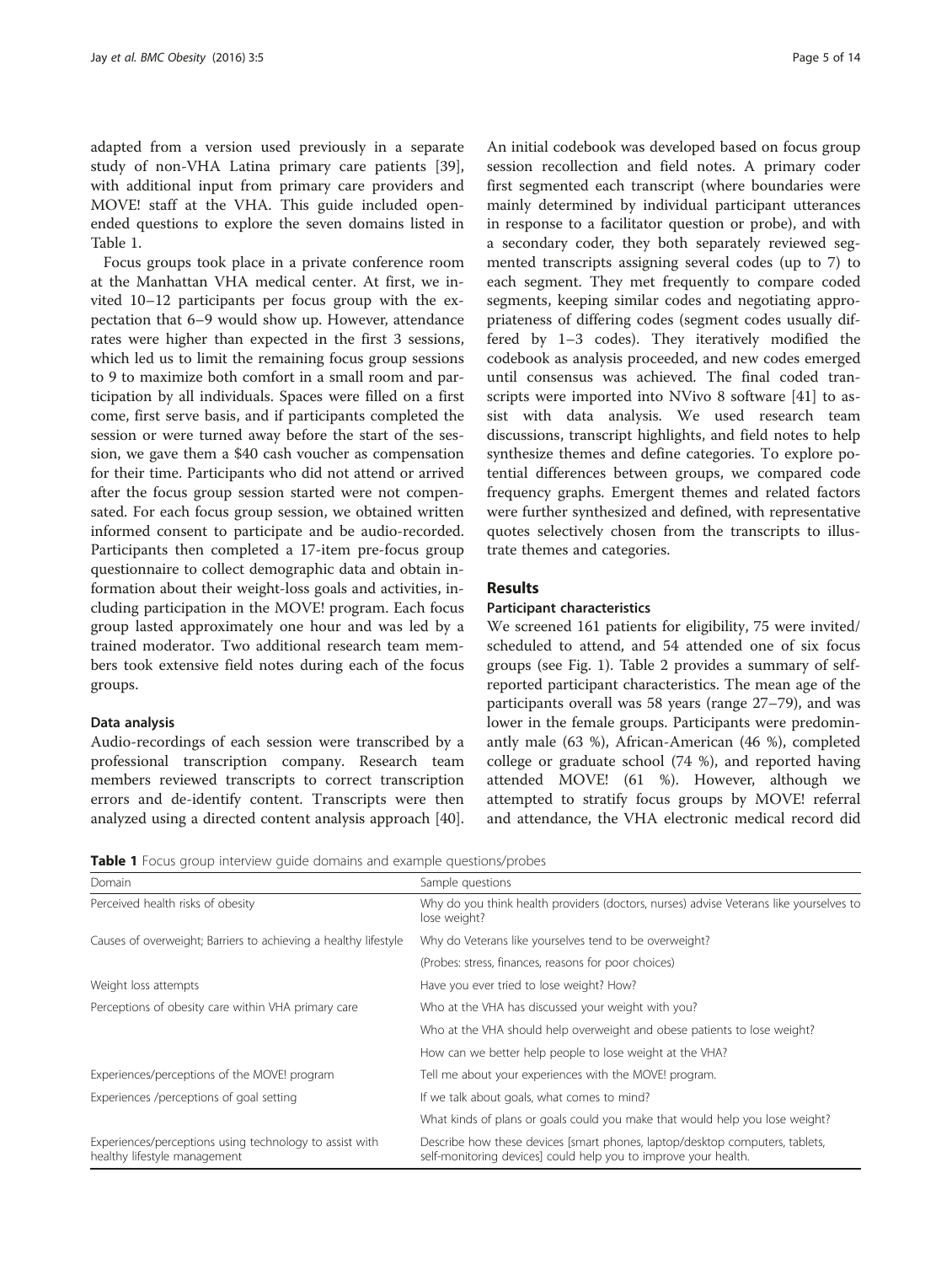|                                         | Male $n = 34$ | Female $n = 20$ | Total $n = 54$ |
|-----------------------------------------|---------------|-----------------|----------------|
| Average Age (years)                     | 61            | 51              | 58             |
| Race                                    | n (%)         | n (%)           | n(%)           |
| White                                   | 13 (38)       | 4(20)           | 17(32)         |
| Black                                   | 15(44)        | 10(50)          | 25 (46)        |
| Asian                                   | 0(0)          | 0(0)            | 0(0)           |
| American Indian                         | 0(0)          | 0(0)            | 0(0)           |
| Other <sup>a</sup>                      | 6(18)         | 6(30)           | 12 (22)        |
| Ethnicity                               |               |                 |                |
| Hispanic/Latino                         | 11(55)        | 2(6)            | 13 (24)        |
| <b>Education Completed</b>              |               |                 |                |
| Less than HS                            | 2(6)          | 0(0)            | 2(4)           |
| HS/GED                                  | 9(26)         | 3(15)           | 12(22)         |
| College                                 | 16(47)        | 11(55)          | 27 (50)        |
| Graduate                                | 7(21)         | 6(30)           | 13(24)         |
| Occupation                              |               |                 |                |
| Student                                 | 2(6)          | 1(5)            | 3(6)           |
| Employed                                | 8(24)         | 7(35)           | 15(28)         |
| Unemployed                              | 5(15)         | 7(35)           | 12(22)         |
| Retired                                 | 15(44)        | 3(15)           | 18 (33)        |
| Otherb                                  | 4(12)         | 2(10)           | 6(11)          |
| Attended ≥ 1 MOVE! session              | 11(32)        | 10(50)          | 21 (39)        |
| Interested in Losing Weight             | 30 (88)       | 19 (95)         | 49 (91)        |
| Actively trying to lose/maintain weight | 23 (68)       | 15 (75)         | 38 (70)        |

<span id="page-5-0"></span>Table 2 Participant age, race, ethnicity, education, occupation, MOVE! attendance, and weight loss interest/practice

<sup>a</sup>Self-reported as biracial or of mixed races, or Hispanic/Latino

<sup>b</sup>Self-reported as disabled, self-employed, or part-time

not accurately capture this information, and some study participants did not recall their prior attendance to MOVE! sessions. The majority of participants had interest in losing weight, and most reported actively trying to lose weight or keep weight off. All participants had a primary care provider and a teamlet and were seen for a wide range of medical and psychiatric conditions. From focus groups discussions, some participants stated that they exclusively received care at the VHA either because they did not have other insurance or because they preferred the VHA over private practitioners. Others said that they saw their VHA provider only to get medications and had another doctor outside the system.

### Themes

Through thematic analysis, we identified two major themes in relation to weight management for Veterans: Impact of Military Service on Healthy Behaviors ("Military Service") and Promotion and Sustainability of Healthy Behaviors ("Promotion and Sustainability"). Under Promotion and Sustainability, we organized related factors into 3 major categories corresponding to

the socioecological framework [\[42](#page-12-0)]: Individual/Interpersonal, Community/Environment, and Healthcare System. To best describe the data, we treated Military Service as both an individual Promotion and Sustainability factor as well as a robust theme unto itself. We describe the themes and categories in more detail below. Of note, when reviewing codes, analyzing language, and conducting our thematic analysis, we did not observe many gender-specific experiences around weight management. Thus, most of the findings described below pertain to both males and females. The few observed gender differences are highlighted in the text.

## Theme 1: impact of military service on healthy behaviors

We define this theme as factors related to service in the armed forces that impact Veterans' health and lifestyle choices (see Table [3](#page-6-0) for quotes illustrating factors; quotes are referenced here as "3-1", i.e., Table [3](#page-6-0)-Quote 1). Participants' identity as Veterans was very important, considered lifelong, and led to bonding and support in some of the focus groups (3-1). Participants spoke of seeking and enjoying situations where they could give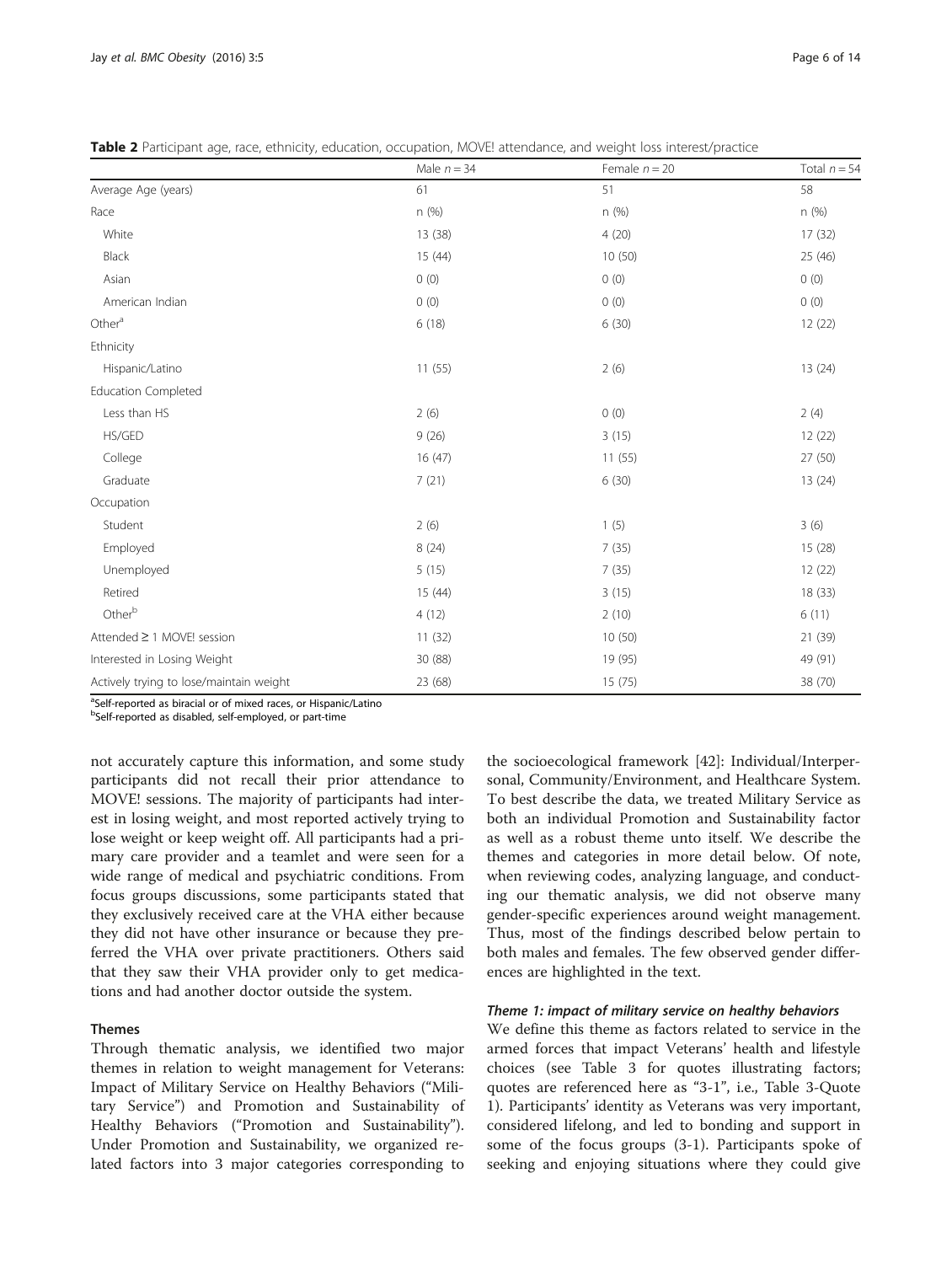| Number         | Factors                                                                 | Ouote                                                                                                                                                                                                                                                                                                                                  | FG <sup>a</sup>  |
|----------------|-------------------------------------------------------------------------|----------------------------------------------------------------------------------------------------------------------------------------------------------------------------------------------------------------------------------------------------------------------------------------------------------------------------------------|------------------|
|                | Veteran identity                                                        | Here's the thing about Veterans, is that once you're one, you're always one and the<br>bonding that Veterans have is just likeyou start telling war stories or back in the day<br>stuff and  it uplifts everybody.                                                                                                                     | M3B              |
| 2              | Pressure to maintain weight or stay fit                                 | I was about size 10 and I was a pound overweight and they were gonna put me on<br>the fat girl program, yeahWell I lost a couple more, just in case, but it does give you<br>discipline to stay in shape those cockpits are small.                                                                                                     | F <sub>2</sub>   |
| 3              | Developed poor eating habits                                            | I mean on base we had Burger King and fast-food, and MREs [meals ready to eat] are<br>3500 cal each, so I mean I continued that once I got out and I'm still eating just as<br>much, but not burning as much so I think our poor eating habits continue.                                                                               | F <sub>2</sub>   |
| $\overline{4}$ | Belief that diet less impactful than<br>physical activity; Chronic pain | Okay, so eating well is a myth to some degree. We know eating well will have an impact,<br>but in terms of my body it doesn't have a major impact[If] I can get back into my<br>exercise routine that will probably help me more than anything because I injured my<br>knee so I have stopped jogging. And that's when I lost control. | M <sub>3</sub> A |
| 5              | Structure in military                                                   | But that's with a lot of soldiers when they get out of the military and no one is tapping<br>you on the shoulder saying, gee, you just gained 20 lb. You should lose it. You don't. I<br>don't have to anymore.                                                                                                                        | M <sub>2</sub>   |
| 6              | Lack of structure impacts lifestyle                                     | When you're not working anymore, and you're not $-$ you don't have the structure of<br>going to work every day, you're not on your feet, moving around, doing things, eating<br>three meals a day, all of suddenyour whole life is unstructured.                                                                                       | M1               |
| 7              | Lack of autonomy                                                        | sometimes in the military your body and your life aren't your own. So then when<br>you transition out, all of the sudden it is.                                                                                                                                                                                                        | F <sub>2</sub>   |
| 8              | Unprepared to make health/life<br>decisions                             | I mean, when I was in the military I basically had everything taken care of for me<br>because I went in as a kidyou didn't have to worry about rent, you didn't have to<br>worry about medical, I mean everything was taken care of for you.                                                                                           | F <sub>2</sub>   |
| 9              | Lack of support and services                                            | I'm telling you, you served for your country, in my opinion, they don't even care. I<br>meanthe Weight Watchers. Why can't the [VHA] get a discount on that? And the<br>gym? I mean, there's so many things that can be helpful for a Veteran.                                                                                         | M <sup>2</sup>   |

<span id="page-6-0"></span>Table 3 Example quotes by focus group (FG) participants related to "Impact of Military Service" theme

<sup>a</sup>M male focus group, F female focus group

and receive support from each other. Strong military identity and support came up in three of the four male groups. However, the female groups did not express seeking support from other Veterans in particular, and were more likely to speak about doing things on their own or receiving support from friends, family, and healthcare providers.

Veterans reported that they were under a lot of pressure while on active military service to maintain an expected weight range and level of fitness, and gaining weight could have impacted their career (3-2). Healthy diets, however, were not emphasized in the military. They had access to fast food restaurants, and there was not an abundance of healthy food choices (3-3). During active service, most participants were significantly younger and more physically fit. Thus, poor eating choices did not cause many of them to gain weight during that time. Participants considered physical activity to be the most important way to lose or maintain a healthy weight and thus continued unhealthy eating habits after leaving service. Even after developing co-morbidities such as diabetes or hypertension, many attributed these to their inability to engage in regular physical activity more than poor diet.

Despite the Veterans' beliefs that the culture and structure of the military promoted physical fitness and encouraged both males and females to maintain a healthy weight, they found it difficult to sustain these changes once they were discharged. For example, they described chronic back, foot, knee, and shoulder pain from injuries that occurred during their service that interfered with physical activity. While they acknowledged poor eating and medications as causes of weight gain, they most often attributed weight gain to pain and inability to exercise rather than poor food choices (3-4). Individuals who had successfully lost weight usually spoke of doing so by increasing walking, joining a gym, or obtaining exercise equipment.

A lack of daily structure and inadequate life skills were other reasons why participants found it difficult to maintain their weight and fitness levels. In the military, they were required to pass physical tests and experienced structured exercise regiments. Some had been required to wake up early every morning to exercise, and this imposed structure was difficult to maintain after discharge (3-5). In contrast, their current lives were often unstructured especially if they were disabled, retired, or unemployed (3-6). If they worked, they struggled to incorporate physical activity into their lives. While in the military, they had less autonomy and their basic needs were met (3-7). When they were discharged, they often found themselves unprepared to make their own health choices (3-8). Finally, some of the participants expressed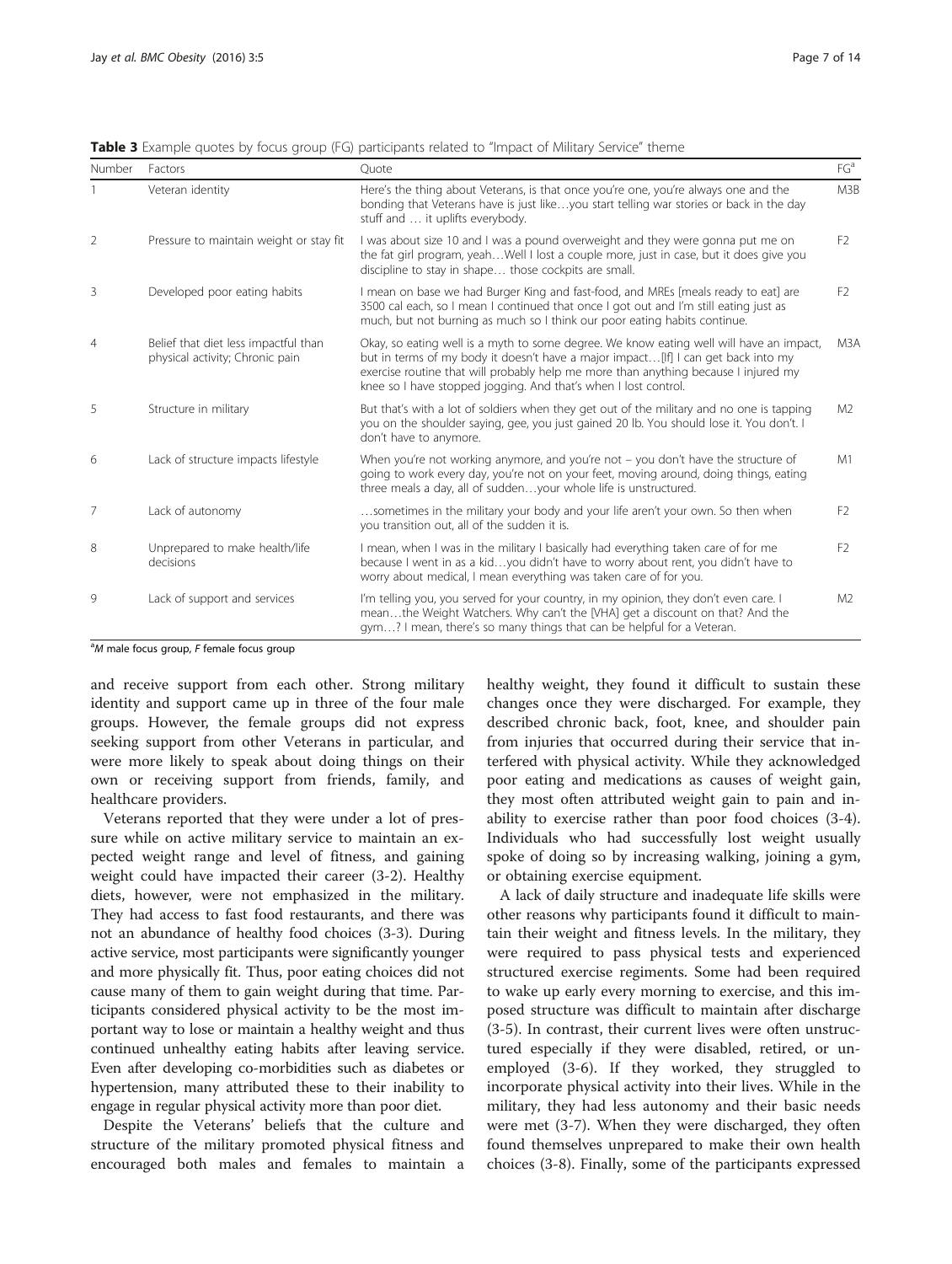frustration that they did not get enough support when they were discharged. Some felt that given the service they gave to their country, the VHA should provide gym memberships and other resources (e.g., pool-based exercises) to help them maintain health (3-9).

Theme 2: promotion and sustainability of healthy behaviors This second major theme was defined as factors that support the initiation, integration, and continuation of healthy behaviors. Quotes in Table 4 illustrate how these factors were discussed by participants and highlight how their experiences were unique to Veterans (quotes are referenced here as "4-1", i.e., Table 4-Quote 1).

Individual/interpersonal factors Participants described previous successful and unsuccessful weight loss

experiences. As described above, most of their attempts had a strong physical activity component (usually walking, jogging, or swimming). They spoke about different ways they tried to change their diet including eating regular meals or pre-packaged meals, limiting food variety, decreasing portions, and juicing.

As is common in many populations struggling with obesity, study participants discussed lack of motivation as a barrier to lifestyle change and weight loss [[43\]](#page-12-0). For this reason, their belief that it was important to maintain a healthy weight often did not translate into ability to sustain healthy behaviors (4-1). For example, several participants described starting programs for weight management, but losing motivation to continue.

For those who had it, support from family and friends was an important facilitator. One female participant

Table 4 Example quotes by Focus Group (FG) participants related to "Promotion and Sustainability of Healthy Behaviors" theme

| Number Factor |                                   | Ouote                                                                                                                                                                                                                                                                               | FG <sup>a</sup>  |
|---------------|-----------------------------------|-------------------------------------------------------------------------------------------------------------------------------------------------------------------------------------------------------------------------------------------------------------------------------------|------------------|
|               |                                   | Individual/Interpersonal                                                                                                                                                                                                                                                            |                  |
| $\mathbf{1}$  | Knowledge, Lack of<br>motivation  | You know what's funny, everybody in this room seems to know why it's important to lose weightSo, it's<br>one thing to know about something, and something else to act on it and do something about it.                                                                              | M1               |
| 2             | Family support                    | I will be 70 in February. I have an 11-year-old daughter at home. I want to live to at least 100. And I will do<br>whatever I need to do physically to accomplish that.                                                                                                             | M <sub>3</sub> A |
| 3             | Emotional eating                  | this population is more receptive to stressthey are in conditions from the war where they are disabled<br>or they have other issues and as a result, stress causes you to eat in funny ways, you see? And you eat all<br>the time, you trying to kill the stress.                   | M <sub>3</sub> A |
| 4             | Personal Finances                 | When I was on a diet, believe me, I stood broke because if I wanted to eat the proper foods, you have to<br>pay money flies when you're on a diet.                                                                                                                                  | M2               |
| 5             | Goal vs. plan                     | A goal [is] sort of like the destinationthe plan is how you get to that destination.                                                                                                                                                                                                | F <sub>2</sub>   |
| 6             | Tracking goals                    | The goal setting, I just write everything down and check it off. Because when you see it you're gonna do it.                                                                                                                                                                        | F1               |
| 7             | Against goal setting              | It's unobtainablesomething you strive for. It becomes then an exercise of frustration and agony and<br>disappointment.                                                                                                                                                              | M <sub>3</sub> A |
| 8             | Technology (positive)             | Veterans love information so we can set goals, chart it, have it there, constantly input how we're doing,<br>being able to compare that and see that.                                                                                                                               | M3B              |
| 9             | Technology (negative)             | Here's the problemThe internet can be a very dangerous thing. Sure you can find the good information,<br>but you can find some stuff that will absolutely kill you.                                                                                                                 | M3A              |
|               |                                   | Community/Environment                                                                                                                                                                                                                                                               |                  |
| 10            | Abundance of food<br>availability | In the military, a lot of people didn't bring big plates of food for everybody. Then you go to work here I<br>brought a plate of muffins in for everybody and they just set it down.                                                                                                | M <sub>2</sub>   |
| 11            | Food hormones                     | When we grew up there we no such things as human growth hormones and GMOs [genetically modified<br>foodl and all of that kind of stuff.                                                                                                                                             | M3A              |
| 12            | Food advertising                  | We [are] constantly being bombarded with images of foodwe subconsciously believe we won't be happy<br>unless we have that Big Mac or those fries                                                                                                                                    | M3B              |
|               |                                   | Healthcare System                                                                                                                                                                                                                                                                   |                  |
| 13            | Tailored information              | [The dietician] did the portion size, this is what you should eat, this is what you shouldn't eat, but<br>unfortunatelyit wasn't specifically tailored to me                                                                                                                        | F <sub>2</sub>   |
| 14            | Research before<br>doctor visit   | RESPONDENT 1: I think it is important that all persons that go to the doctor for whatever reason in some, it<br>should be in some form, I can't say completely educated but have some knowledge about – it is just, if you<br>are going to the doctor about a gallbladder condition | M3B              |
|               |                                   | RESPONDENT 2: Thank you. Google it! Google it!                                                                                                                                                                                                                                      |                  |
| 15            | Program feedback                  | I was recommended to go to the MOVE! program, but after I found out what it was about I didn't want to<br>do it because I wanted to be on a structured exercise regimen, because I didn't want to stop eating.                                                                      | M <sub>3</sub> A |

<sup>a</sup>M male focus group, F female focus group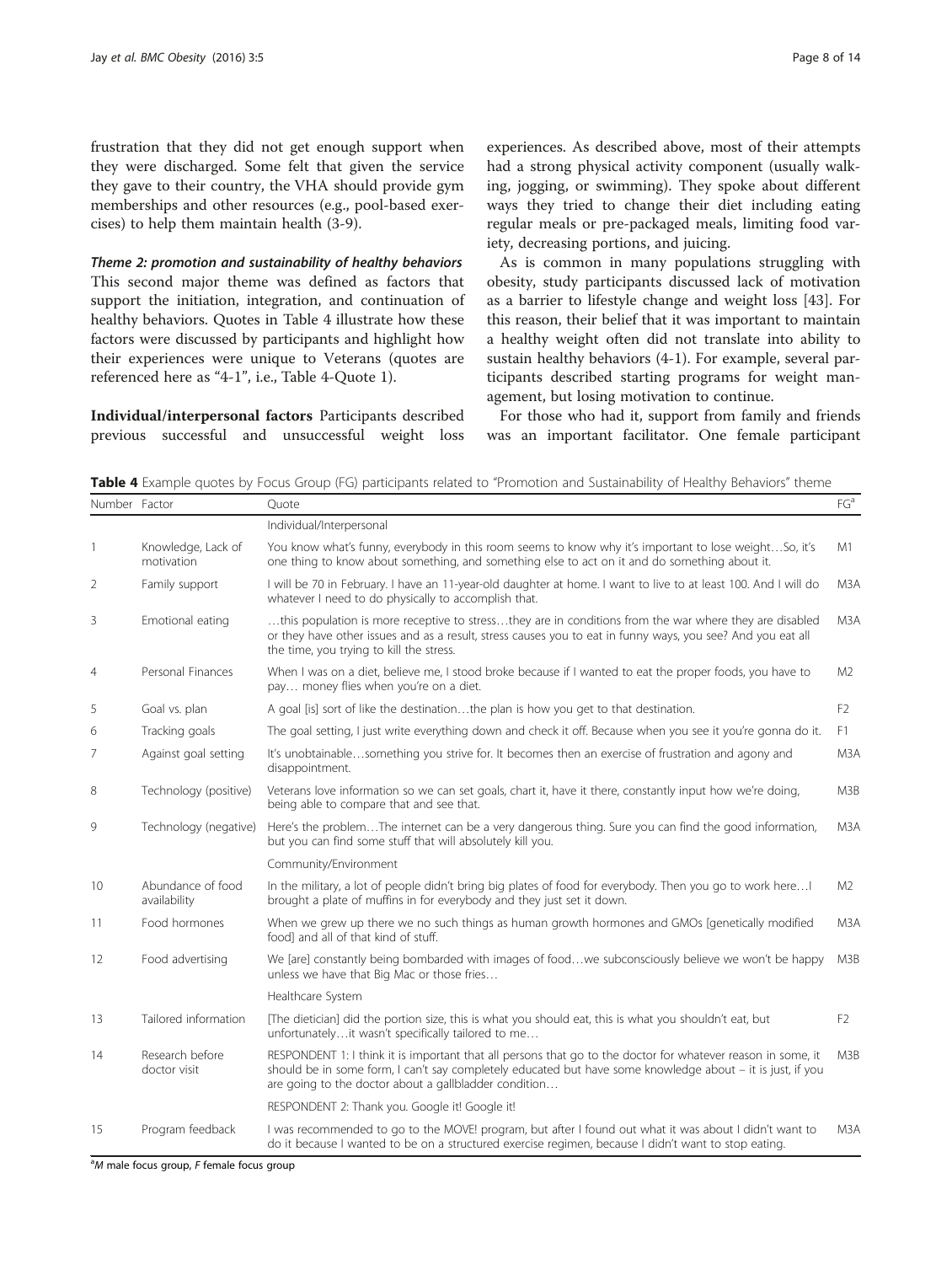spoke about her brother and friends as being important for supporting her rock climbing. Yet another member from the same group responded, "I just want to say that's good, but I don't have it [support]. I wish I had it, but I don't." Family support was mentioned more often in male groups with discussions about how family members (usually spouses, children, grandchildren) keep them disciplined (4-2). However, others spoke of living alone and being unwilling or unable to cook for themselves.

Barriers to losing weight included high levels of stress and personal issues, often due to their military service, which made them want to eat more than they should (4-3). Participants also indicated that personal finances (4-4) and lack of time prevented them from eating healthy and exercising. Aging and healthrelated barriers also contributed to weight gain. These included chronic diseases and the need to take medications that caused weight gain, such as insulin for diabetes or steroids for asthma or arthritis. This was especially true among older participants.

We specifically asked participants questions about goal setting as a potential method to help them lose weight. In general, most found goal setting useful and were able to distinguish between a goal and a plan (4-5). Some had received lessons from the MOVE! program or elsewhere about goal setting, and one spontaneously recited the definition of SMART goals [[44](#page-12-0)] that he had learned while in the MOVE! program. Many set behavior change and weight loss goals, while others wanted to improve their physical appearance. Others mentioned non-health or weight-related goals such as getting rich, retiring early, and enjoying new experiences. Some were diligent about writing down and charting their goals (4-6). However, others felt that setting goals could be discouraging if they failed to achieve them. One participant had a particularly negative view of goal setting (4-7).

We also asked about their use of technology in general and, without probing, some participants described using free mobile weight loss applications or "apps" that are commercially available such as My Fitness Pal [\(http://](http://www.myfitnesspal.com/) [www.myfitnesspal.com/\)](http://www.myfitnesspal.com/). These participants spoke about how technology enhances their ability to track their goals (4-8), provides constant feedback (which some said was particularly appealing to Veterans), and gives information about their health without relying on a doctor. However, a few participants in each group were suspicious of technology and had concerns about privacy, security, and misinformation (4-9). Still, others expressed not feeling comfortable using technology in general unless assisted.

Community/Local environment factors Participants spoke about local resources that helped them to lose weight, including low cost public gyms and parks near where they lived. They also spoke about the local food environment as contributing to their difficulty losing weight and making healthy choices. For instance, they cited an over-abundance of food at work and social functions (4-10). They frequented unhealthy restaurants and complained that even the VHA hospital cafeteria served unhealthy food. Many also had the view that the food now commonly contains chemicals/hormones that causes weight gain (4-11). They thought that food advertising also contributed to poor eating habits (4-12).

Healthcare and system factors Overall, participants had mixed views about the care and counseling they received at the VHA. While some complained about access and continuity of care, others had very positive experiences and were impressed by the quality of care they received. When asked about weight management counseling, they reported receiving advice from nurses, doctors, and dietitians, but experienced variability in the quality of counseling. Participants also varied in whom they preferred to deliver the advice. Some felt that doctors should be the ones giving the advice, and some preferred advice from the nurses. Some had received individual counseling by a dietitian, whom they often only saw one time unless they were enrolled in MOVE!. Participants were much more likely to be satisfied with weight management counseling and advice from any healthcare professional if it was individualized and tailored to them (e.g., taking into account their dietary preferences and needs, body type, and physical activity levels) and complained when they perceived the information as generic (4-13). This concept emerged in every group, but more frequently in female groups. Some felt that healthcare professionals provided counseling, "…just so they can have check boxes saying we spoke about nutrition." They also shared strategies to improve the quality of information that they received from their providers. For instance, some used the internet as a way to research their medical conditions beforehand and/or made lists of questions to ask their doctor so that they could make sure they received the care they needed (4-14).

We asked each group about their perceptions of the VHA's MOVE! program and found a wide variety of experiences. Some participants did not go to MOVE! because the groups were not scheduled at convenient times, especially if they worked and/or they had to travel far to get to the program location. Cost of travel was an issue for others. Those who had not heard about the program suggested it could be advertised better. Yet, many did not go because it did not offer a structured physical activity component (4-15). Many felt that they already knew what to eat and believed that discussing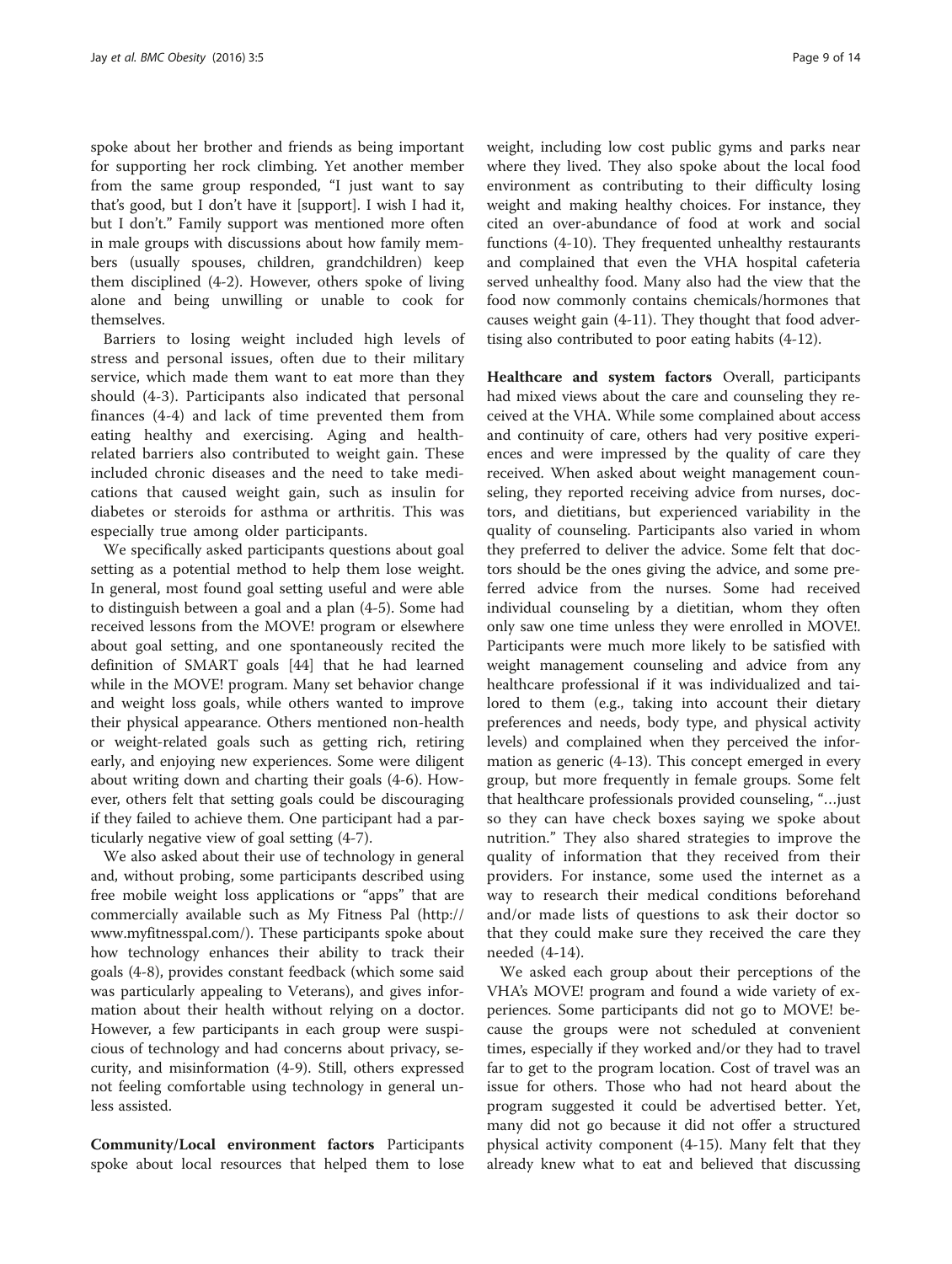their diet and health behaviors in a group would not increase their motivation to change. Those who had attended MOVE! specifically enjoyed food demonstrations and the support they received from the group. Some initially lost weight, but gained it back after the program ended. Additionally, a few of the participants had tried the TeleMOVE! program where they were given an electronic scale attached to a messaging device that provided feedback to a case coordinator, as well as a telephone-based education program. Their motivation to participate in TeleMOVE! was time flexibility, and they were drawn to the novelty of new technology.

#### **Discussion**

This qualitative study was designed to assess Veterans' personal experiences with weight management, particularly within VHA medical centers as well as inform potential ways to improve weight management care at the VHA. While Veterans share many of the barriers to weight loss that impact all populations (e.g., pain and physical activity limitations [\[45](#page-12-0), [46\]](#page-12-0) and stress [\[47](#page-12-0)]), we identified two distinct themes describing Veterans' experiences and beliefs that influence their weight management and lifestyle behavior: 1) Military Service and 2) Promotion and Sustainability of Health Behaviors.

Although it may have been expected that military service would emerge as a theme at a VHA medical center, few studies have reported how it continues to impact Veterans' lifestyles even years after service. In the military, the lack of autonomy and the highly structured environment may prevent Veterans from learning how to make proper lifestyle choices once they leave service. One study demonstrated similar findings about the role of military service [\[48\]](#page-12-0). In interviews with 64 Veterans about their eating behaviors during military service, they found soldiers experienced varying levels of control over food choices and periods of food insecurity while in service that contributed to overeating when they were discharged. They also found high carbohydrate and high fat diets during service contributed to unhealthy habits after service. Indeed, other researchers have documented weight gain after discharge from military service in Veterans from the United States [\[49\]](#page-12-0) and Belgium [\[50](#page-12-0)]. A systematic review found that military deployment impacted body weight and a variety of other health behaviors including excessive drinking and smoking [[51\]](#page-12-0).

Several participants in our study believed physical activity was more important than diet for weight loss, even though evidence shows dietary changes drive weight loss more than physical activity [\[52\]](#page-12-0). While this belief may be due to lack of knowledge about the importance of diet for weight loss, many of our participants had seen dietitians or had attended the MOVE! program where nutrition education is emphasized. This finding (that

many Veterans seem to believe physical activity is central to weight loss) has implications for the delivery of lifestyle interventions in this population. For example, adding more physical activity components (with accommodations and extra support for Veterans with injury or chronic pain) to existing health interventions may increase acceptability to Veterans and encourage them to adopt healthier diets as well. This is supported by crosssectional studies showing a positive correlation between physical activity and dietary quality [[53](#page-12-0)–[55](#page-12-0)]. Further, even if Veterans do not lose weight with physical activity, it has several health benefits including improved mood [\[56](#page-12-0)] and decreased risk of cardiovascular and allcause mortality [\[57](#page-12-0)].

The Promotion and Sustainability theme encompassed several categories including individual/interpersonal and community/environmental factors, as well as interactions with multidisciplinary teams and the larger healthcare system. On an individual level, we found that barriers to weight management included high levels of emotional and financial stress, issues thought to be common in Veterans [[58, 59](#page-12-0)]. Indeed, psychosocial and financial stress are associated with weight gain over time in other populations [\[60\]](#page-12-0), and this supports using stress management strategies and MOVE! curricula related to stress management to help facilitate weight loss. Most of the participants spoke favorably about goal setting as a strategy for behavior change and weight loss, although they may need more support (e.g., from other Veterans, family, or healthcare providers) to maintain motivation to achieve their goals. On a community level, participants spoke of having access to an abundance of unhealthy, high-caloric food and believed food contained chemicals that caused weight gain. Environmental issues such as these are challenging to address in the clinic setting and highlight the need for partnerships between healthcare providers and community programs. Together, they can work with patients to make small structural changes in their environments to reduce food intake [\[61](#page-12-0)]. On a healthcare level, participants wanted weight management advice from healthcare providers at the VHA to be more tailored to their individual needs. Some had not heard of the MOVE! program or had negative impressions.

Even though our focus group guide was informed by the Theory of Planned Behavior [\[27\]](#page-12-0), some of our findings may fit better with Bronfenbrenner's Socioecological Model [[42](#page-12-0)]. This model (and its variations) describes how the interplay between the individual and environment impacts human development and behavior and can be used to highlight unique factors that impact the promotion and sustainability of health behaviors [\[42, 62\]](#page-12-0). The socioecological model has been applied to explore factors impacting obesity and weight management [\[63, 64\]](#page-12-0), physical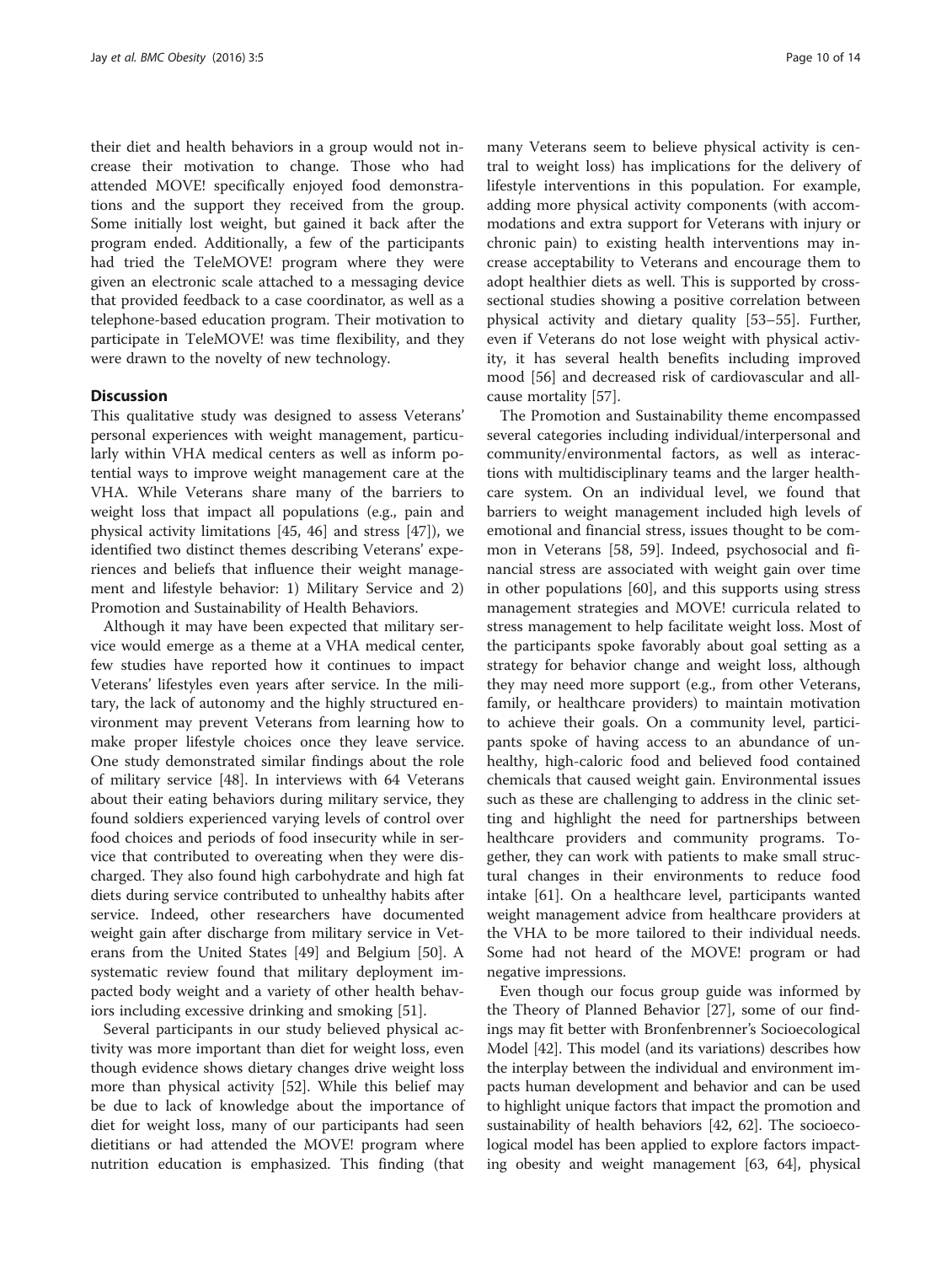activity interventions [\[65\]](#page-12-0), as well as risk factors for mental health [\[66](#page-12-0)], suicide ideation [[67](#page-12-0)], and PTSD [\[68\]](#page-12-0) in Veterans. While the socioecological model captures multiple levels of influences on behavior, the constructs of the Theory of Planned Behavior more effectively capture individual/cognitive variables [\[69\]](#page-12-0). Attitudes about outcome (e.g., some participants did not believe that attending MOVE! would lead to weight loss), social norms (e.g., in the military, fitness is more important than diet), and perceived behavioral control (e.g., many felt they were unable to lose weight due to injury/inability to exercise) impact Veterans' intentions to change health behaviors and goals to lose weight. Thus, when designing weight management interventions to improve delivery of care by teamlets and improve attendance to MOVE!, we plan to take both behavior change models into account.

Although several studies show male–female differences in eating patterns (males eat more calories) [\[70](#page-12-0)], dieting frequency (females report trying to lose weight more often) [[71](#page-12-0)], weight perception (males are more likely to misperceive their weight status) [[72](#page-12-0)], and weight management program preferences (males may prefer exercise programs) [\[73\]](#page-12-0), few gender differences emerged in our study. One observed difference was that compared to male participants, female participants sought less social support from other Veterans. We were unable to determine though if the differences we observed reflect age differences (female participants were younger than males) rather than gender. Future research is necessary to explore gender and age differences in weight management preferences and how VHA programs can address them.

This qualitative study has clinical implications that can be used to improve weight management within the VHA healthcare system. The finding that military service potentially impacts obesity and lifelong health behaviors supports the need to improve health behaviors in the military. Indeed in 2013, the Army implemented an initiative called the Human Performance Triad with a focus on improving diet, physical fitness, and sleep in the military [[74](#page-12-0)]. One study that explored the impact of this triad on health and performance showed that soldiers who had healthier diets (as measured by the Healthy eating score) also did better on the Army physical fitness test [[55](#page-12-0)]. Our study suggests that military initiatives such as this may not only increase performance during service, but may also improve Veteran health in the long term.

Veterans want counseling and weight management advice from the health care team to be tailored to their individual preferences and needs. While MOVE! promotes weight loss for Veterans [\[14](#page-11-0)] and was attended by over 132,000 patients in 2013 [[10](#page-11-0)], it only reaches a small proportion of the targeted population. VHA initiatives are needed to improve attendance to MOVE!. However, even if such initiatives were to double attendance to MOVE!, services are still needed to provide weight management care for the majority who do not attend. Since Veterans want tailored counseling particularly from their primary care providers, this study supports offering more opportunities for weight management and obesity counseling within teamlets where Veterans are seen frequently [[75\]](#page-12-0).

Our findings will inform new interventions to improve primary care-based weight management care at the VHA medical centers. As noted above, goal setting was an acceptable weight management counseling strategy for most participants in our study especially if they obtain support and are held accountable for their goals. Since Veterans in our study have used technology to assist in making health decisions and/or managing their weight, incorporating technology into weight management interventions could be used as one of many strategies to support Veterans and hold them accountable to achieve their goals. Additionally, our findings support ensuring a strong physical activity component and offering services after work hours and remotely. Indeed, several successful programs have been implemented at VHA medical centers to provide remote care via video conferencing and tele-health [[76](#page-13-0)]. Thus, the data from this study will inform the development of a weight management intervention with tailored counseling, goal setting, and integrated technology within primary care at VHA medical centers. Ideally, this intervention will increase attendance to MOVE! and other VHA programs while still providing weight management care to those who do not attend and offer enhanced opportunities for physical activity.

#### Limitations

There are several limitations to this study. This was an in-depth study of Veterans at a single facility in an urban setting, and therefore the applicability of the findings to other VHA facilities may vary. Demographically, the majority of the participants had completed college or graduate school, and findings may be different in a less educated group [\[77](#page-13-0)]. Unfortunately, we did not collect data about Veterans' years in service, years since discharge, and starting/ending rank. Thus, we could not evaluate how these variables impacted their weight management experiences. Further, we acknowledge that the impact of military service may have been amplified by the setting. However, the fact that military service figured prominently in all of the groups without specific prompting supports that this theme is robust. Also, we could not evaluate the impact of severe mental health issues such as schizophrenia or bipolar disorder (even though the obesity rates are higher in Veteran populations [\[78\]](#page-13-0) and psychotropic medications can cause obesity [[79](#page-13-0)]) because we excluded these patients. Similarly, we could not evaluate the impact of substance abuse, another prevalent morbidity factor in this population [[80](#page-13-0), [81](#page-13-0)].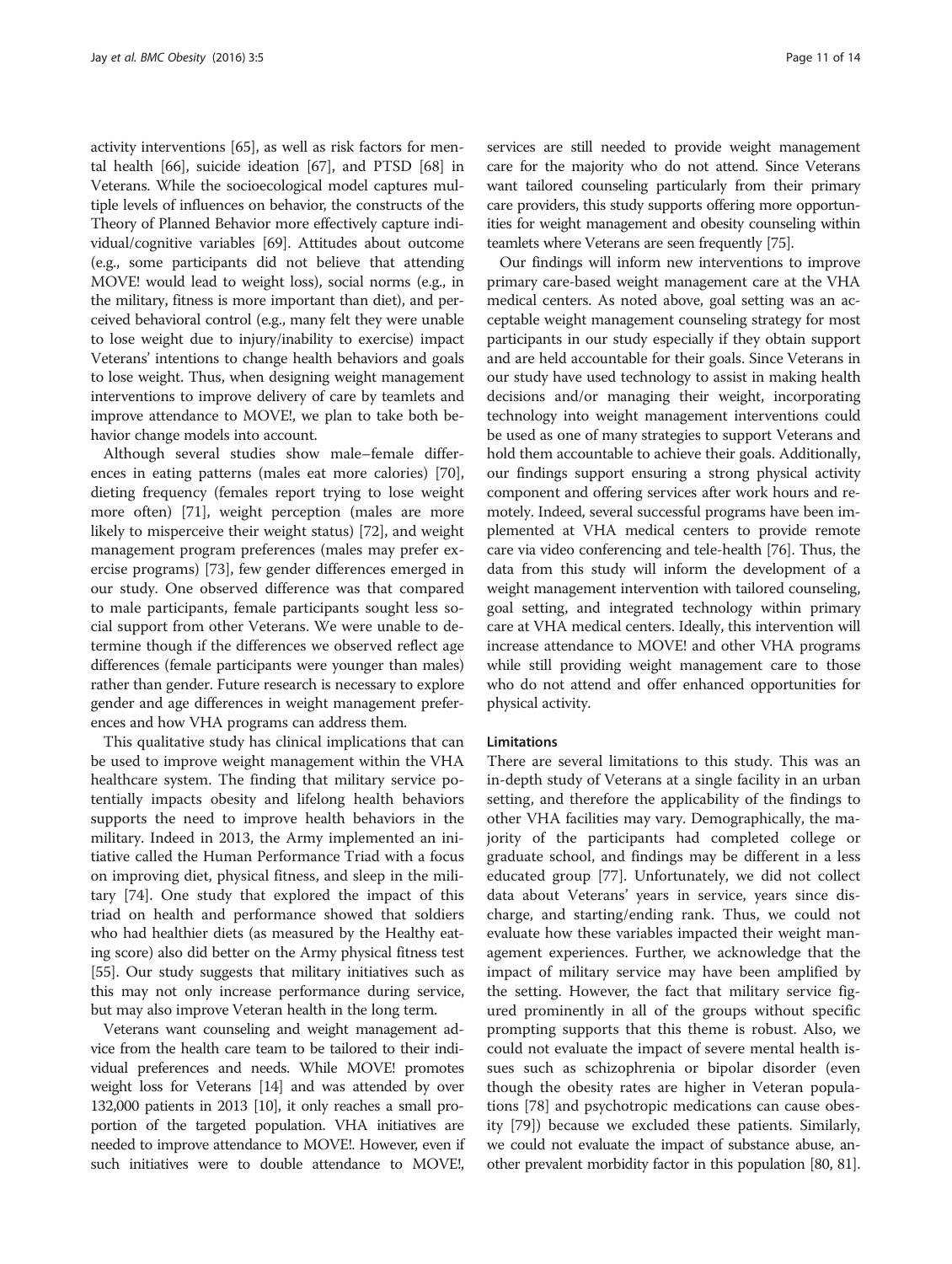<span id="page-11-0"></span>While particular highly vocal participants may have biased our findings, we took special care to capture the words of all participants [[82\]](#page-13-0). When voices overlapped, they were difficult to transcribe, a common focus group problem. However, extensive field notes and careful review of all transcripts by research assistants who attended the focus groups limited data loss. Due to limited resources, we could not do a member check with our study population to validate our findings. Finally, since obesity is a stigmatized condition [\[83\]](#page-13-0), this may have impacted participants' willingness to disclose various aspects of their experiences.

## Conclusions

To conclude, obesity in Veterans is a complex challenge where the legacies of military service continue to impact lifestyle behaviors post-discharge. Better understanding by health providers of the unique challenges in this group, particularly as they relate to military experience, can help integrate weight management strategies into primary care and more generally at the VHA. As a result, more Veterans may participate in weight management programs and receive obesity-related care, and thus increase the potential for obesity rates to decrease among Veterans.

#### Abbreviations

BMI: Body Mass Index; PACT: Patient Aligned Care Teams; VHA: Veterans Health Administration.

#### Competing interests

The authors declare that they have no competing interests.

#### Authors' contributions

MJ conceived of the study, conducted the interviews, coded the interviews, analyzed the data, and drafted the manuscript. KFM took field notes during interviews, coded the interviews, analyzed the data, and drafted the manuscript. AS analyzed the data and provided edits and feedback on the manuscript. AK helped design the study and protocol for analysis, and provided substantial edits and feedback on the manuscript. SES helped design the study and interview guide, and provided substantial edits and feedback on the manuscript. All authors read and approved the final manuscript.

#### Acknowledgements

Financial support for this study was provided entirely by a Career Development Award from U.S. Department of Veterans Affairs Health Services Research & Development. This funding source was not involved in any part of the study including design, data interpretation, or manuscript preparation. Research assistant Sumana Chintapalli and research interns Molly Horne & Kathryn Oi for assistance during focus groups, and research intern Sandeep Sikerwar for assistance in manuscript editing and proofreading.

#### Author details

<sup>1</sup>VHA New York Harbor Healthcare System, 423 East 23rd Street, New York, NY 10010, USA. <sup>2</sup>NYU School of Medicine, 550 1st Avenue, New York, NY 10016, USA. <sup>3</sup>NYU College of Nursing, 285 Mercer St, New York, NY 10003, USA.

#### Received: 14 May 2015 Accepted: 28 January 2016 Published: 1 February 2016

#### References

- 1. McTigue KM, Harris R, Hemphill B, Lux L, Sutton S, Bunton AJ, et al. Screening and interventions for obesity in adults: summary of the evidence for the U.S. Preventive Services Task Force. Ann Intern Med. 2003;139:933–49.
- 2. Wadden TA, Butryn ML, Wilson C. Lifestyle modification for the management of obesity. Gastroenterology. 2007;132:2226–38.
- 3. NHLBI Obesity Education Initiative Expert Panel on the Identification, Evaluation, and Treatment of Obesity in Adults (US). Clinical Guidelines on the Identification, Evaluation, and Treatment of Overweight and Obesity in Adults: The Evidence Report. Bethesda, MD: National Heart, Lung, and Blood Institute; 1998.
- 4. Das SR, Kinsinger LS, Yancy WS, Wang A, Ciesco E, Burdick M, et al. Obesity prevalence among veterans at Veterans affairs medical facilities. Am J Prev Med. 2005;28:291–4.
- 5. Ogden CL, Carroll MD, Kit BK, Flegal KM. Prevalence of childhood and adult obesity in the United States, 2011–2012. JAMA. 2014;311:806–14.
- 6. Noël PH, Copeland LA, Pugh MJ, Kahwati L, Tsevat J, Nelson K, et al. Obesity diagnosis and care practices in the Veterans health administration. J Gen Intern Med. 2010;25:510–6.
- 7. Veterans Health Administration. [<http://www.va.gov/health/>]. Accessed 16 December 2015.
- 8. Weiner BJ, Haynes-Maslow L, Kahwati LC, Kinsinger LS, Campbell MK. Implementing the MOVE! weight-management program in the Veterans health administration, 2007–2010: a qualitative study. Prev Chronic Dis. 2012;9:E16.
- 9. Damschroder LJ, Goodrich DE, Robinson CH, Fletcher CE, Lowery JC. A systematic exploration of differences in contextual factors related to implementing the MOVE! weight management program in VA: a mixed methods study. BMC Health Serv Res. 2011;11:248.
- 10. VHA National Center for Health Promotion and Disease Prevention. MOVE! Weight Management Program for Veterans Fiscal Year 2013 Evaluation Report: Narrative Summary. 2013.
- 11. Kinsinger LS, Jones KR, Kahwati L, Harvey R, Burdick M, Zele V, et al. Design and dissemination of the MOVE! Weight-Management Program for Veterans. Prev Chronic Dis. 2009;6:A98.
- 12. Locatelli S, Sohn M-W, Spring B, Hadi S, Weaver F. Participant retention in the Veterans health administration's MOVE! Weight management program, 2010. Prev Chronic Dis. 2012;9:E129.
- 13. Peirson L, Douketis J, Ciliska D, Fitzpatrick-Lewis D, Ali MU, Raina P. Treatment for overweight and obesity in adult populations: a systematic review and meta-analysis. C open. 2014;2:E306–17.
- 14. Kahwati LC, Lance TX, Jones KR, Kinsinger LS. RE-AIM evaluation of the Veterans health administration's MOVE! Weight management program. Transl Behav Med. 2011;1:551–60.
- 15. Littman AJ, Boyko EJ, McDonell MB, Fihn SD. Evaluation of a weight management program for veterans. Prev Chronic Dis. 2012;9:E99.
- 16. Mauro M, Taylor V, Wharton S, Sharma AM. Barriers to obesity treatment. Eur J Intern Med. 2008;19:173–80.
- 17. Del Re AC, Maciejewski ML, Harris AHS. MOVE: weight management program across the veterans health administration: patient- and facility-level predictors of utilization. BMC Health Serv Res. 2013;13:511.
- 18. Maciejewski ML, Perkins M, Li Y-F, Chapko M, Fortney JC, Liu C-F. Utilization and expenditures of veterans obtaining primary care in community clinics and VA medical centers: an observational cohort study. BMC Health Serv Res. 2007;7:56.
- 19. Rodriguez HP, Giannitrapani KF, Stockdale S, Hamilton AB, Yano EM, Rubenstein LV. Teamlet structure and early experiences of medical home implementation for veterans. J Gen Intern Med. 2014;29:S623.
- 20. Abid A, Galuska D, Khan LK, Gillespie C, Ford ES, Serdula MK. Are healthcare professionals advising obese patients to lose weight? A trend analysis. Medscape Gen Med. 2005;7:10.
- 21. Nawaz H, Adams ML, Katz DL. Weight loss counseling by health care providers. Am J Public Health. 1999;89:764–7.
- 22. Ruser CB, Sanders L, Brescia GR, Talbot M, Hartman K, Vivieros K, et al. Identification and management of overweight and obesity by internal medicine residents. J Gen Intern Med. 2005;20:1139–41.
- 23. Jay M, Gillespie C, Ark T, Richter R, McMacken M, Zabar S, et al. Do internists, pediatricians, and psychiatrists feel competent in obesity care? Using a needs assessment to drive curriculum design. J Gen Intern Med. 2008;23:1066–70.
- 24. Yarnall KSH, Pollak KI, Ostbye T, Krause KM, Michener JL. Primary care: is there enough time for prevention? Am J Public Health. 2003;93:635–41.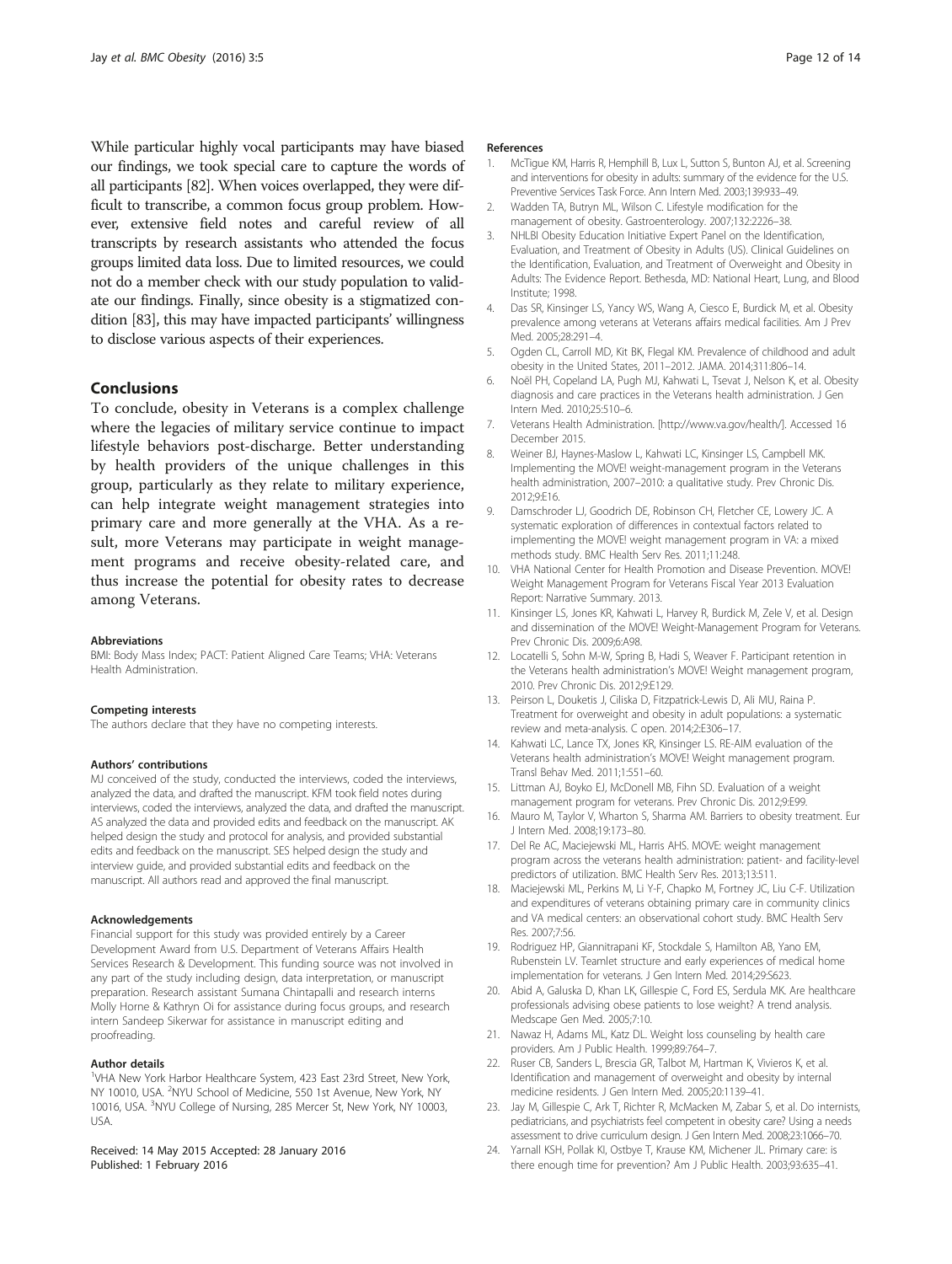- <span id="page-12-0"></span>25. Ruelaz AR, Diefenbach P, Simon B, Lanto A, Arterburn D, Shekelle PG. Perceived barriers to weight management in primary care–perspectives of patients and providers. J Gen Intern Med. 2007;22:518–22.
- 26. Wang A, Kinsinger LS, Kahwati LC, Das SR, Gizlice Z, Harvey RT, et al. Obesity and weight control practices in 2000 among veterans using VA facilities. Obes Res. 2000;2005(13):1405–11.
- 27. Ajzen I. Perceived behavioral control, self-efficacy, locus of control, and the theory of planned behavior. J Appl Soc Psychol. 2002;32:665–83.
- 28. Shilts MK, Horowitz M, Townsend MS. Goal setting as a strategy for dietary and physical activity behavior change: a review of the literature. Am J Heal Promot. 2004;19:81–93.
- 29. Estabrooks PA, Nelson CC, Xu S, King D, Bayliss EA, Gaglio B, et al. The frequency and behavioral outcomes of goal choices in the selfmanagement of diabetes. Diabetes Educ. 2009;31:391–400.
- 30. Nothwehr F, Yang J. Goal setting frequency and the use of behavioral strategies related to diet and physical activity. Health Educ Res. 2007;22:532–8.
- 31. Damschroder LJ, Lutes LD, Goodrich DE, Gillon L, Lowery JC. A smallchange approach delivered via telephone promotes weight loss in veterans: results from the ASPIRE-VA pilot study. Patient Educ Couns. 2010; 79:262–6.
- 32. Lutes LD, Dinatale E, Goodrich DE, Ronis DL, Gillon L, Kirsh S, et al. A randomized trial of a small changes approach for weight loss in veterans: design, rationale, and baseline characteristics of the ASPIRE-VA trial. Contemp Clin Trials. 2013;34:161–72.
- 33. Damschroder LJ, Lutes LD, Kirsh S, Kim HM, Gillon L, Holleman RG, et al. Small-changes obesity treatment among veterans: 12-month outcomes. Am J Prev Med. 2014;47:541–53.
- 34. Levine DM, Savarimuthu S, Squires A, Nicholson J, Jay M. Technologyassisted weight loss interventions in primary care: a systematic review. J Gen Intern Med. 2015;30:107–17.
- 35. Asbury J-E. Overview of focus group research. Qual Health Res. 1995;5:414–20.
- 36. Office of Public Affairs Media. Fact Sheet: Women Veterans Health Care.
- Washington, DC: Department of Veterans Affairs; 2012. 37. Puhl RM, Heuer CA. The stigma of obesity: a review and update. Obesity. 2009;17:941–64.
- 38. Brown I, Gould J. Qualitative studies of obesity: a review of methodology. Health (Irvine Calif). 2013;05:69–80.
- 39. Jay M, Gutnick D, Squires A, Tagliaferro B, Gerchow L, Savarimuthu S, et al. In our country tortilla doesn't make us fat: cultural factors influencing lifestyle goal-setting for overweight and obese Urban, Latina patients. J Healthc Poor Underserved. 2014;25:1603.
- 40. Hsieh H-F, Shannon SE. Three approaches to qualitative content analysis. Qual Health Res. 2005;15:1277–88.
- 41. NVivo qualitative data analysis software. 2008.
- 42. Bronfenbrenner U. Ecological Models of Human Development. In: International Encylopedia of Education. 1994. p. 1643–7.
- 43. Venditti EM, Wylie-Rosett J, Delahanty LM, Mele L, Hoskin MA, Edelstein SL. Short and long-term lifestyle coaching approaches used to address diverse participant barriers to weight loss and physical activity adherence. Int J Behav Nutr Phys Act. 2014;11:16.
- 44. Doran GT. There's a S.M.A.R.T. way to write management's goals and objectives. Manage Rev. 1981;70(11 (AMA Forum)):35–6.
- 45. Buis LR, Kotagal LV, Porcari CE, Rauch SAM, Krein SL, Richardson CR. Physical activity in postdeployment operation iraqi freedom/operation enduring freedom veterans using Department of Veterans Affairs services. J Rehabil Res Dev. 2011;48:901.
- 46. Littman AJ, Forsberg CW, Koepsell TD. Physical activity in a national sample of veterans. Med Sci Sports Exerc. 2009;41:1006–13.
- 47. Gates MA, Holowka DW, Vasterling JJ, Keane TM, Marx BP, Rosen RC. Posttraumatic stress disorder in veterans and military personnel: epidemiology, screening, and case recognition. Psychol Serv. 2012;9:361–82.
- 48. Smith C, Klosterbuer A, Levine AS. Military experience strongly influences post-service eating behavior and BMI status in American veterans. Appetite. 2009;52:280–9.
- 49. Littman AJ, Jacobson IG, Boyko EJ, Powell TM, Smith TC. Weight change following US military service. Int J Obes (Lond). 2013;37:244–53.
- 50. Mullie P, Vansant G, Guelinckx I, Hulens M, Clarys P, Degrave E. Trends in the evolution of BMI in Belgian army men. Public Health Nutr. 2009;12:917–21.
- 51. Pietrzak E, Pullman S, Cotea C, Nasveld P. Effects of deployment on health behaviours in military forces: a review of longitudinal studies. J Mil Veterans Heal. 2013;21:14.
- 52. Thomas DM, Bouchard C, Church T, Slentz C, Kraus WE, Redman LM, et al. Why do individuals not lose more weight from an exercise intervention at a defined dose? An energy balance analysis. Obes Rev. 2012;13:835–47.
- 53. Jago R, Nicklas T, Yang S-J, Baranowski T, Zakeri I, Berenson GS. Physical activity and health enhancing dietary behaviors in young adults: Bogalusa Heart Study. Prev Med (Baltim). 2005;41:194–202.
- Simoes EJ, Byers T, Coates RJ, Serdula MK, Mokdad AH, Heath GW. The association between leisure-time physical activity and dietary fat in American adults. Am J Public Health. 1995;85:240–4.
- 55. Purvis DL, Lentino CV, Jackson TK, Murphy KJ, Deuster PA. Nutrition as a Component of the Performance Triad: How Healthy Eating Behaviors Contribute to Soldier Performance and Military Readiness. United States Army Med Dep J 2013: 66–78
- 56. Rethorst CD, Wipfli BM, Landers DM. The antidepressive effects of exercise: a meta-analysis of randomized trials. Sports Med. 2009;39:491–511.
- 57. Nocon M, Hiemann T, Müller-Riemenschneider F, Thalau F, Roll S, Willich SN. Association of physical activity with all-cause and cardiovascular mortality: a systematic review and meta-analysis. Eur J Cardiovasc Prev Rehabil. 2008;15: 239–46.
- 58. Benotsch EG, Brailey K, Vasterling JJ, Uddo M, Constans JI, Sutker PB. War Zone stress, personal and environmental resources, and PTSD symptoms in Gulf War Veterans: a longitudinal perspective. 2000; 109(2):205–13.
- 59. Harrison JP, Satterwhite LF, Ruday W. The financial impact of post traumatic stress disorder on returning US military personnel. J Health Care Finance. 2010;36:65–74.
- 60. Block JP, He Y, Zaslavsky AM, Ding L, Ayanian JZ. Psychosocial stress and change in weight among US adults. Am J Epidemiol. 2009;170:181–92.
- 61. Wansink B. Environmental factors that increase the food intake and consumption volume of unknowing consumers. Annu Rev Nutr. 2004;24: 455–79.
- 62. McLeroy KR, Bibeau D, Steckler A, Glanz K. An ecological perspective on health promotion programs. Heal Educ Behav. 1988;15:351–77.
- 63. Pratt CA, Lemon SC, Fernandez ID, Goetzel R, Beresford SA, French SA, et al. Design characteristics of worksite environmental interventions for obesity prevention. Obesity. 2007;15:2171–80.
- 64. Huang TT, Drewnosksi A, Kumanyika S, Glass TA. A systems-oriented multilevel framework for addressing obesity in the 21st century. Prev Chronic Dis. 2009;6:A82.
- 65. Kellou N, Sandalinas F, Copin N, Simon C. Prevention of unhealthy weight in children by promoting physical activity using a socio-ecological approach: what can we learn from intervention studies? Diabetes Metab. 2014;40:258–71.
- 66. Smith-Osborne A. Mental health risk and social ecological variables associated with educational attainment for gulf war veterans: implications for veterans returning to civilian life - Springer. Am J Community Psychol. 2009;44:327–37.
- 67. Langhinrichsen-Rohling J, Snarr JD, Slep AMS, Heyman RE, Foran HM. United states air force family advocacy program: risk for suicidal ideation in the U.S. air force: an ecological perspective. J Consult Clin Psychol. 2011;79:600–12.
- 68. McKreever VM, Huff ME. A diathesis-stress model of posttraumatic stress disorder: ecological, biological, and residual stress pathways. Rev Gen Psychol. 2003;7:237–50.
- 69. Baranowski T, Cullen KW, Nicklas T, Thompson D, Baranowski J. Are current health behavioral change models helpful in guiding prevention of weight gain efforts? Obes Res. 2003;11(Suppl):23S–43.
- 70. Rolls BJ, Fedoroff IC, Guthrie JF. Gender differences in eating behavior and body weight regulation. Heal Psychol. 1991;10:133–42.
- 71. Serdula MK. Weight control practices of U.S. adolescents and adults. Ann Intern Med. 1993;119:667.
- 72. Duncan DT, Wolin KY, Scharoun-Lee M, Ding EL, Warner ET, Bennett GG. Does perception equal reality? Weight misperception in relation to weightrelated attitudes and behaviors among overweight and obese US adults. Int J Behav Nutr Phys Act. 2011;8:20.
- 73. Robertson C, Archibald D, Avenell A, Douglas F, Hoddinott P, van Teijlingen E, et al. Systematic reviews of and integrated report on the quantitative, qualitative and economic evidence base for the management of obesity in men. Health Technol Assess (Rockv). 2014;18:1.
- 74. Army Medicine: Performance Triad. [[http://armymedicine.mil/Pages/](http://armymedicine.mil/Pages/performance-triad.aspx) [performance-triad.aspx\]](http://armymedicine.mil/Pages/performance-triad.aspx). Accessed 16 December 2015.
- 75. Rosland A-M, Nelson K, Sun H, Dolan ED, Maynard C, Bryson C, et al. The patient-centered medical home in the Veterans Health Administration. Am J Manag Care. 2013;19:e263–72.